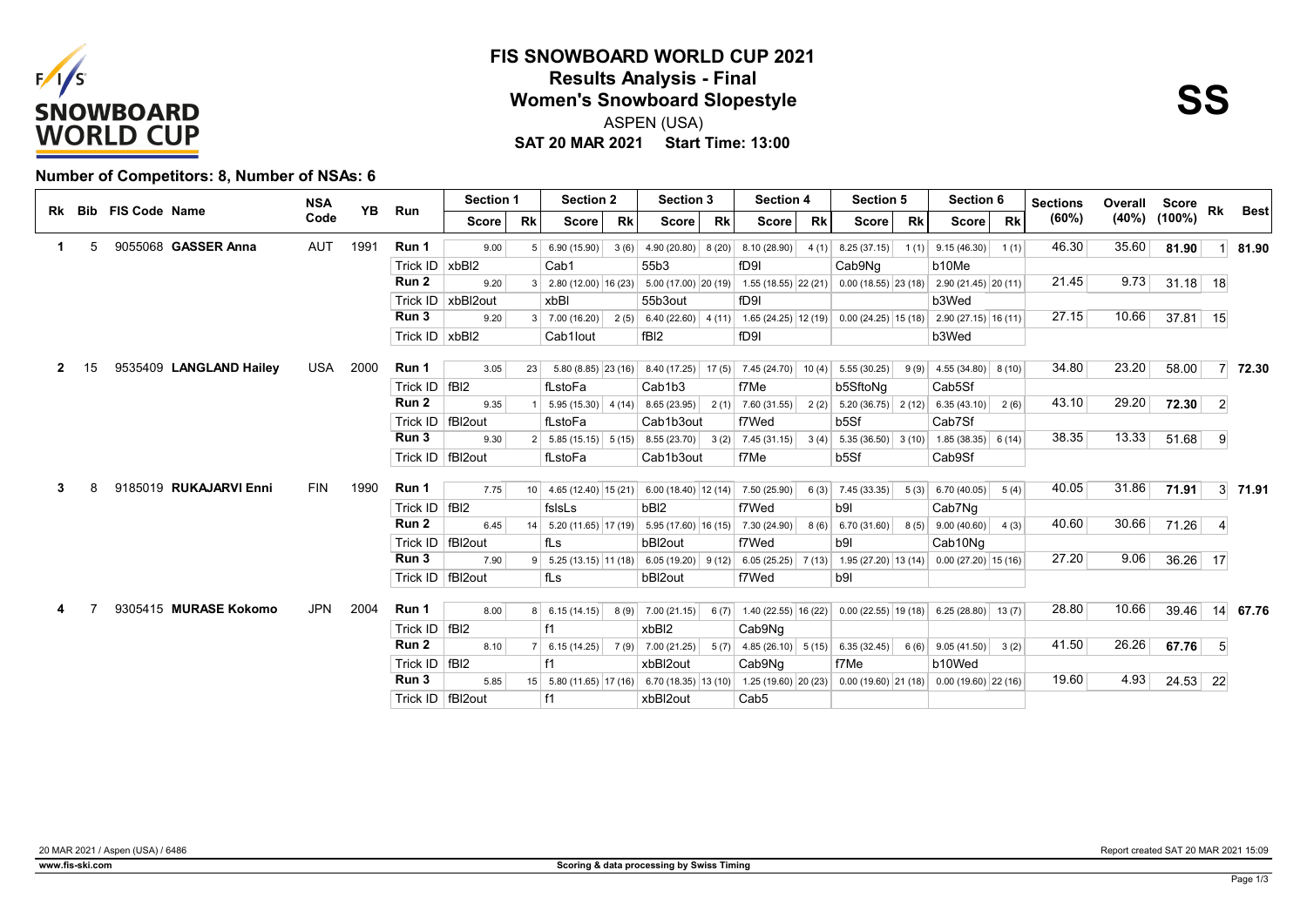

## **SAT 20 MAR 2021 Start Time: 13:00 FIS SNOWBOARD WORLD CUP 2021 Results Analysis - Final<br>
Women's Snowboard Slopestyle<br>
ASPEN (LISA)** ASPEN (USA)



#### **Number of Competitors: 8, Number of NSAs: 6**

|   |   | Rk Bib FIS Code Name         |                        | <b>NSA</b><br>Code | <b>YB</b> | Run                 | <b>Section 1</b>     |           | <b>Section 2</b>                                                                                       | <b>Section 3</b>                                     | <b>Section 4</b>          | Section 5                                                                | Section 6                                   | <b>Sections</b> | <b>Overall Score</b> |            | Rk               | <b>Best</b>     |  |
|---|---|------------------------------|------------------------|--------------------|-----------|---------------------|----------------------|-----------|--------------------------------------------------------------------------------------------------------|------------------------------------------------------|---------------------------|--------------------------------------------------------------------------|---------------------------------------------|-----------------|----------------------|------------|------------------|-----------------|--|
|   |   |                              |                        |                    |           |                     | Score                | <b>Rk</b> | <b>Rk</b><br><b>Score</b>                                                                              | <b>Score</b><br><b>Rk</b>                            | <b>Score</b><br><b>Rk</b> | Score<br><b>Rk</b>                                                       | <b>Rk</b><br>Score                          | (60%)           | (40%)                | (100%)     |                  |                 |  |
| 5 | 3 |                              | 9045103 COADY Tess     | <b>AUS</b>         | 2000      | Run 1               | 5.55                 | 18        | $3.85(9.40)$ 21 (22)                                                                                   | $8.35(17.75)$ 15(6)                                  | $5.60(23.35)$ 13 (14)     | $5.80(29.15)$ 11 (8)                                                     | 6.60(35.75)<br>7(5)                         | 35.75           | 24.40                | 60.15      |                  | $6 \quad 60.15$ |  |
|   |   |                              |                        |                    |           | Trick $ID$   $xbBI$ |                      |           | <b>Bs</b>                                                                                              | f1xb3                                                | xb5Nq                     | b7Wed                                                                    | f7MetoTq                                    |                 |                      |            |                  |                 |  |
|   |   |                              |                        |                    |           | Run 2               | 3.90                 |           | $22 \begin{array}{ c c c c c c } \hline 6.80 & (10.70) & 20 & (7) & 8.50 & (19.20) \hline \end{array}$ | 9(3)                                                 | $0.95(20.15)$ 19 (24)     |                                                                          | $0.00(20.15)$ 20 (18) 0.00 (20.15) 21 (16)  | 20.15           | 5.33                 | 25.48 21   |                  |                 |  |
|   |   |                              |                        |                    |           | Trick $ID$ $bBI$    |                      |           | Cab1                                                                                                   | f1xb3out                                             | xb7Sf                     |                                                                          |                                             |                 |                      |            |                  |                 |  |
|   |   |                              |                        |                    |           | Run 3               | 5.65                 |           | $17 \mid 6.80(12.45) \mid 14(7) \mid 8.45(20.90)$                                                      | 7(4)                                                 | $1.70(22.60)$ 15 (18)     |                                                                          | $0.00(22.60)$ 18 (18) 0.00 (22.60) 19 (16)  | 22.60           | 5.46                 | $28.06$ 20 |                  |                 |  |
|   |   |                              |                        |                    |           |                     | Trick ID   bBltoFa   |           | Cab1                                                                                                   | f1xb3out                                             | xb9Sf                     |                                                                          |                                             |                 |                      |            |                  |                 |  |
| 6 |   |                              | 9535078 ANDERSON Jamie | USA                | 1990      | Run 1               | 5.70                 |           |                                                                                                        | $16$   8.00 (13.70)   9 (3)   3.40 (17.10)   19 (21) |                           | $6.20$ (23.30)   14 (11)   5.30 (28.60)   12 (11)   5.55 (34.15)   9 (8) |                                             | 34.15           | 21.46                | 55.61      |                  | $8 \, 55.61$    |  |
|   |   |                              |                        |                    |           | Trick $ID$ bLs      |                      |           | bBI <sub>2</sub>                                                                                       | 55b1                                                 | bRd5Me                    | Cab5Wed                                                                  | f7Wed                                       |                 |                      |            |                  |                 |  |
|   |   |                              |                        |                    |           | Run 2               | 7.40                 |           | $11$ 7.60 (15.00)                                                                                      | $6(4)$ 2.20 (17.20) 18 (22)                          | $1.60(18.80)$ 21 (20)     |                                                                          | $0.00(18.80)$ $22(18)$ 0.00 (18.80) 23 (16) | 18.80           | 5.06                 | 23.86 23   |                  |                 |  |
|   |   |                              |                        |                    |           | Trick ID   bLs      |                      |           | bBI <sub>2</sub>                                                                                       | 55                                                   | bRd7                      |                                                                          |                                             |                 |                      |            |                  |                 |  |
|   |   |                              |                        |                    |           | Run 3               | 4.00                 | 21        | $5.05(9.05)$ $22(20)$                                                                                  | $6.05(15.10)$ 22 (12)                                | $6.30(21.40)$ 18(9)       |                                                                          | $1.50(22.90)$ 17 (16) 0.00 (22.90) 18 (16)  | 22.90           | 6.66                 | 29.56 19   |                  |                 |  |
|   |   |                              |                        |                    |           | Trick $ID$ xfLs     |                      |           | xbBl                                                                                                   | bBI <sub>2</sub>                                     | bRd5Me                    | CabD9Wed                                                                 |                                             |                 |                      |            |                  |                 |  |
|   |   |                              |                        |                    |           |                     |                      |           |                                                                                                        |                                                      |                           |                                                                          |                                             |                 |                      |            |                  |                 |  |
|   |   |                              | 9105246 BLOUIN Laurie  | CAN                | 1996      | Run 1               | 6.95                 |           |                                                                                                        | $13$ 6.10 (13.05) 12 (13) 5.10 (18.15) 14 (18)       | $6.15(24.30)$ 11 (12)     |                                                                          | $1.25(25.55)$ 14 (17) 0.00 (25.55) 17 (16)  | 25.55           | 10.93                | 36.48      |                  | 16 46.50        |  |
|   |   |                              |                        |                    |           | Trick ID   f1Cab1   |                      |           | FB                                                                                                     | 55f3                                                 | b5Me                      | CabD9Wed                                                                 |                                             |                 |                      |            |                  |                 |  |
|   |   |                              |                        |                    |           | Run 2               | 4.85                 |           | 19   6.15(11.00)   19(9)                                                                               | $5.20(16.20)$ 21 (16)                                | $6.25(22.45)$ 17 (10)     | $7.35(29.80)$ 10(4)                                                      | $2.05(31.85)$ 12 (13)                       | 31.85           | 14.40                | 46.25 11   |                  |                 |  |
|   |   |                              |                        |                    |           |                     | Trick ID   f1Cab1out |           | fBs                                                                                                    | 55f3out                                              | b5Me                      | CabD9Wed                                                                 | f10Wed                                      |                 |                      |            |                  |                 |  |
|   |   |                              |                        |                    |           | Run 3               | 7.20                 |           | $12 \mid 6.15(13.35) \mid 10(9) \mid$                                                                  | $5.20(18.55)$ 11 (16)                                | 6.35(24.90)<br>8(8)       | 7.55 (32.45)                                                             | $6(2)$ 1.65 (34.10) 10 (15)                 | 34.10           | 12.40                | 46.50 10   |                  |                 |  |
|   |   |                              |                        |                    |           |                     | Trick ID   f1Cab1out |           | <b>FB</b>                                                                                              | 55f3out                                              | b5Me                      | CabD9Wed                                                                 | f10Wed                                      |                 |                      |            |                  |                 |  |
| 8 |   |                              | 9535365 MARINO Julia   | USA                | 1997      | Run 1               | 0.75                 | 24        | $0.00(0.75)$ 24 (24)                                                                                   | $0.00(0.75)$ 24 (24)                                 | 4.00 (4.75) 24 (17)       | $4.95(9.70)$ 24 (13)                                                     | $0.00(9.70)$ 24 (16)                        | 9.70            | 5.20                 | 14.90      |                  | $24 \mid 45.00$ |  |
|   |   |                              |                        |                    |           | Trick ID   bBI2     |                      |           |                                                                                                        |                                                      | f3I                       | b7Me                                                                     |                                             |                 |                      |            |                  |                 |  |
|   |   |                              |                        |                    |           | Run <sub>2</sub>    | 4.65                 |           |                                                                                                        | 20 8.20 (12.85) 13 (2) 0.10 (12.95) 23 (23)          | 4.05 (17.00) 23 (16)      |                                                                          | $6.15(23.15)$ 16(7) 5.45(28.60) 14(9)       | 28.60           | 16.40                | 45.00 12   |                  |                 |  |
|   |   |                              |                        |                    |           |                     | Trick ID bBltoFa     |           | xbBI2                                                                                                  |                                                      | f3I                       | b7Me                                                                     | CabUf5Wed                                   |                 |                      |            |                  |                 |  |
|   |   |                              |                        |                    |           | Run 3               | 9.00                 |           | $5$ 9.10 (18.10)                                                                                       | $1(1)$ 6.75 (24.85)<br>1(9)                          | 7.05(31.90)<br>1(7)       |                                                                          | $1.85(33.75)$ 4 (15) 0.00 (33.75) 11 (16)   | 33.75           | 8.93                 | 42.68 13   |                  |                 |  |
|   |   |                              |                        |                    |           | Trick ID   bBI2     |                      |           | fLsPr                                                                                                  | xbBl4out                                             | f7Wed                     | b9Me                                                                     |                                             |                 |                      |            |                  |                 |  |
|   |   | <b>Conditions on course:</b> |                        |                    |           |                     |                      |           |                                                                                                        |                                                      |                           |                                                                          |                                             |                 |                      |            |                  |                 |  |
|   |   | PARTLY CLOUDY                |                        |                    |           |                     |                      |           | Snow Temperature: -2°C / 28°F                                                                          |                                                      |                           |                                                                          |                                             |                 |                      |            | Air Temperature: |                 |  |
|   |   |                              |                        |                    |           |                     |                      |           |                                                                                                        |                                                      |                           |                                                                          |                                             |                 |                      |            |                  |                 |  |

20 MAR 2021 / Aspen (USA) / 6486 Report created SAT 20 MAR 2021 15:09